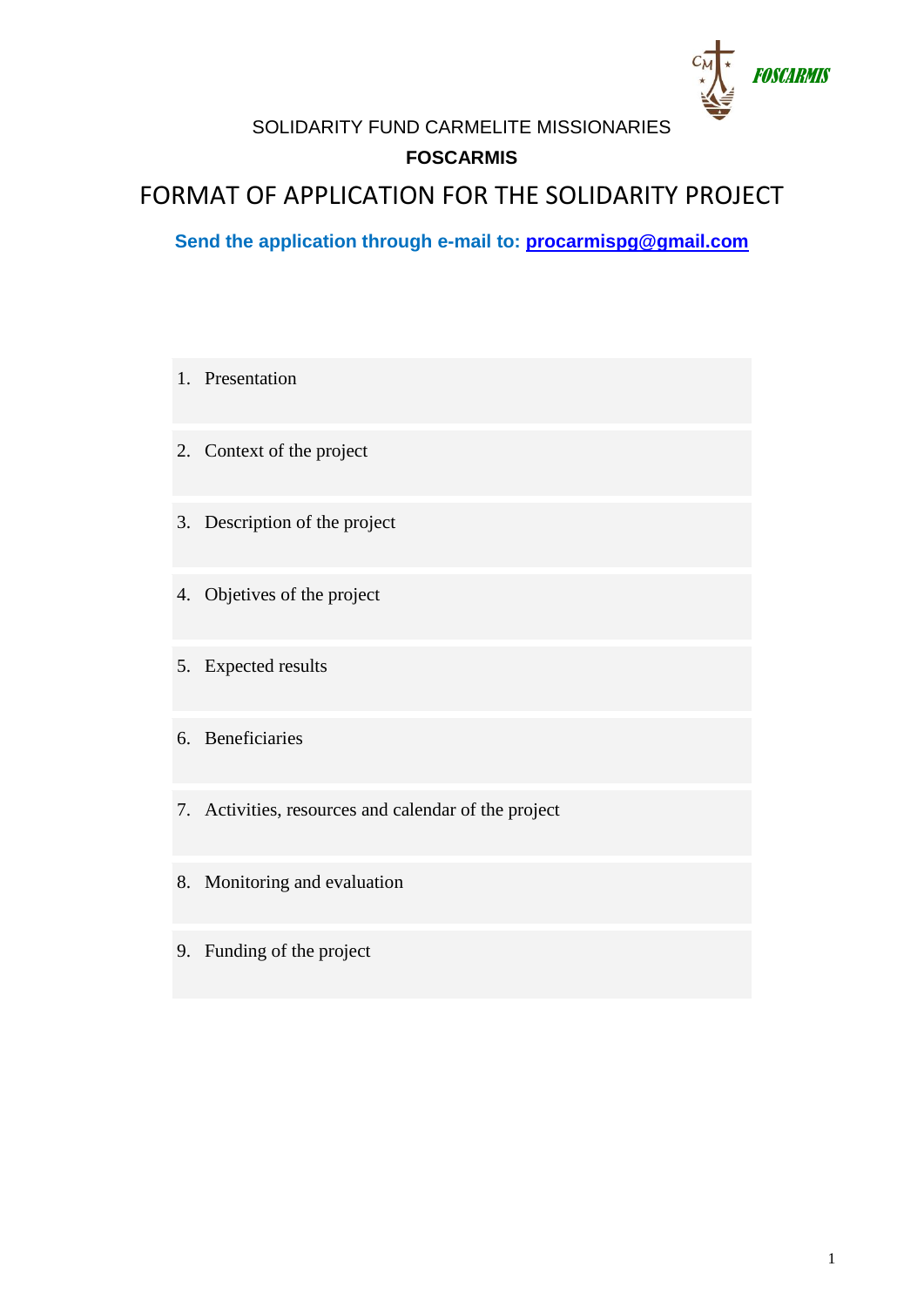

#### **1.PRESENTATION**

| Títle of the Project:                                                                                                                                              |
|--------------------------------------------------------------------------------------------------------------------------------------------------------------------|
| <b>Applicant of the Project</b>                                                                                                                                    |
| Sister:                                                                                                                                                            |
| Community:                                                                                                                                                         |
| Demarcation:                                                                                                                                                       |
| <b>Complete Address:</b>                                                                                                                                           |
| Telephone                                                                                                                                                          |
| E-mail                                                                                                                                                             |
|                                                                                                                                                                    |
| Indicate in which areas the project will develop:<br>Children $\Box$<br>Elderly $\Box$<br>Youth<br>Women<br>Migrants $\Box$<br>Productivity<br>Education<br>Health |
| Area of coverage of the project:<br>C. Municipal level<br>A. National level<br>B. Departmental                                                                     |
| Population dealt with by the project:                                                                                                                              |
| <b>B- Rural Population</b><br>C- Both<br>A - Urban Population                                                                                                      |
| <b>Number of Beneficiaries</b>                                                                                                                                     |
| A- Direct<br>B - Indirect                                                                                                                                          |
| <b>Receiving Country:</b>                                                                                                                                          |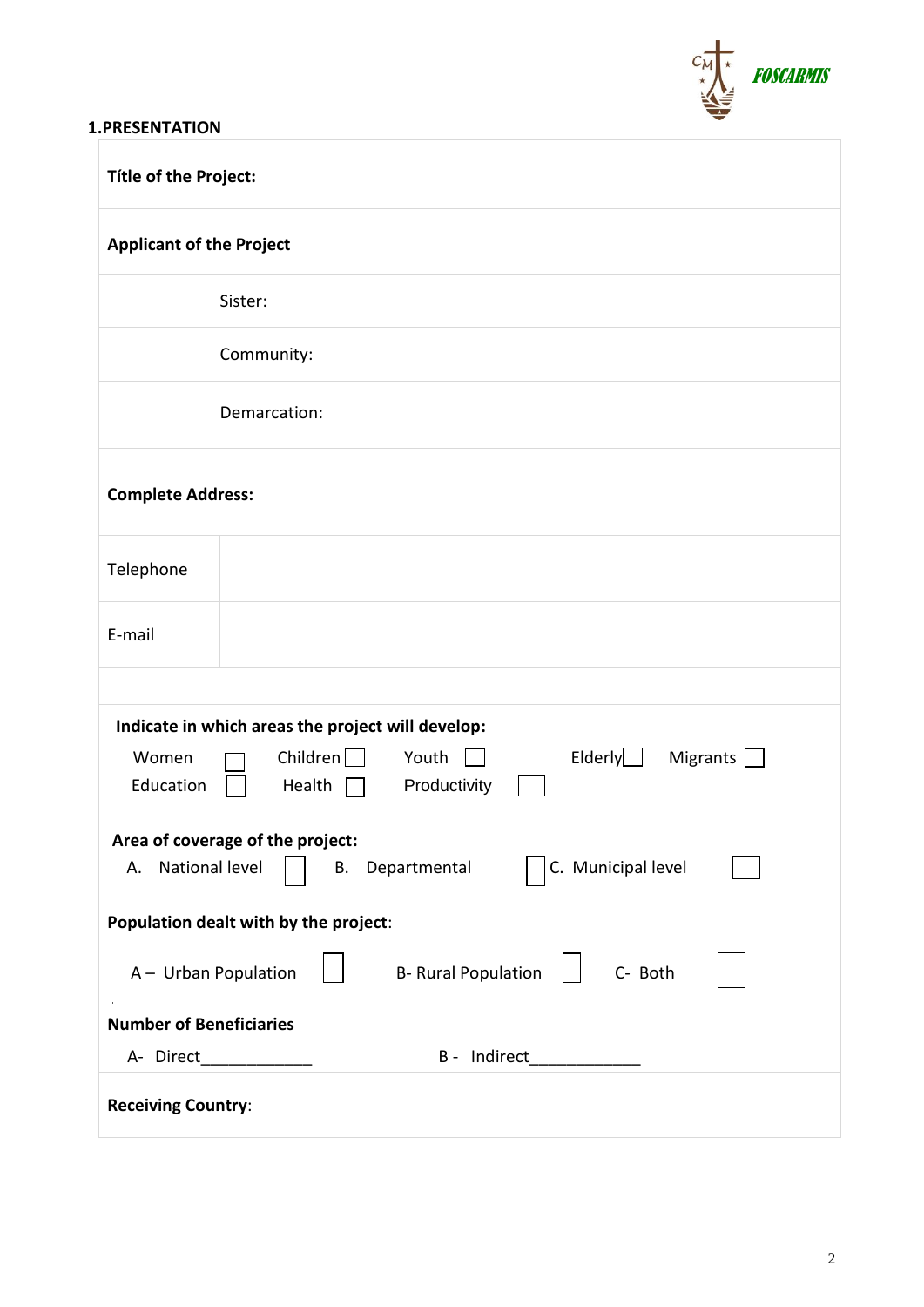

Location in the country:

### Estimated duration of the project:

|                                    | Local currency |  |
|------------------------------------|----------------|--|
| Total cost of the project          |                |  |
| Amount solicited from<br>Foscarmis |                |  |
| Amount from other<br>organizations |                |  |
| Amount from<br>beneficiaries       |                |  |

| <b>Estimated duration of the project</b> |  |
|------------------------------------------|--|
| Date of initiation:                      |  |
| Date of finalization:                    |  |
| Date of application:                     |  |

*Signature of the Applicant*

*Signature of the Superior of the Community*

*Signature of the Superior of the Demarcation*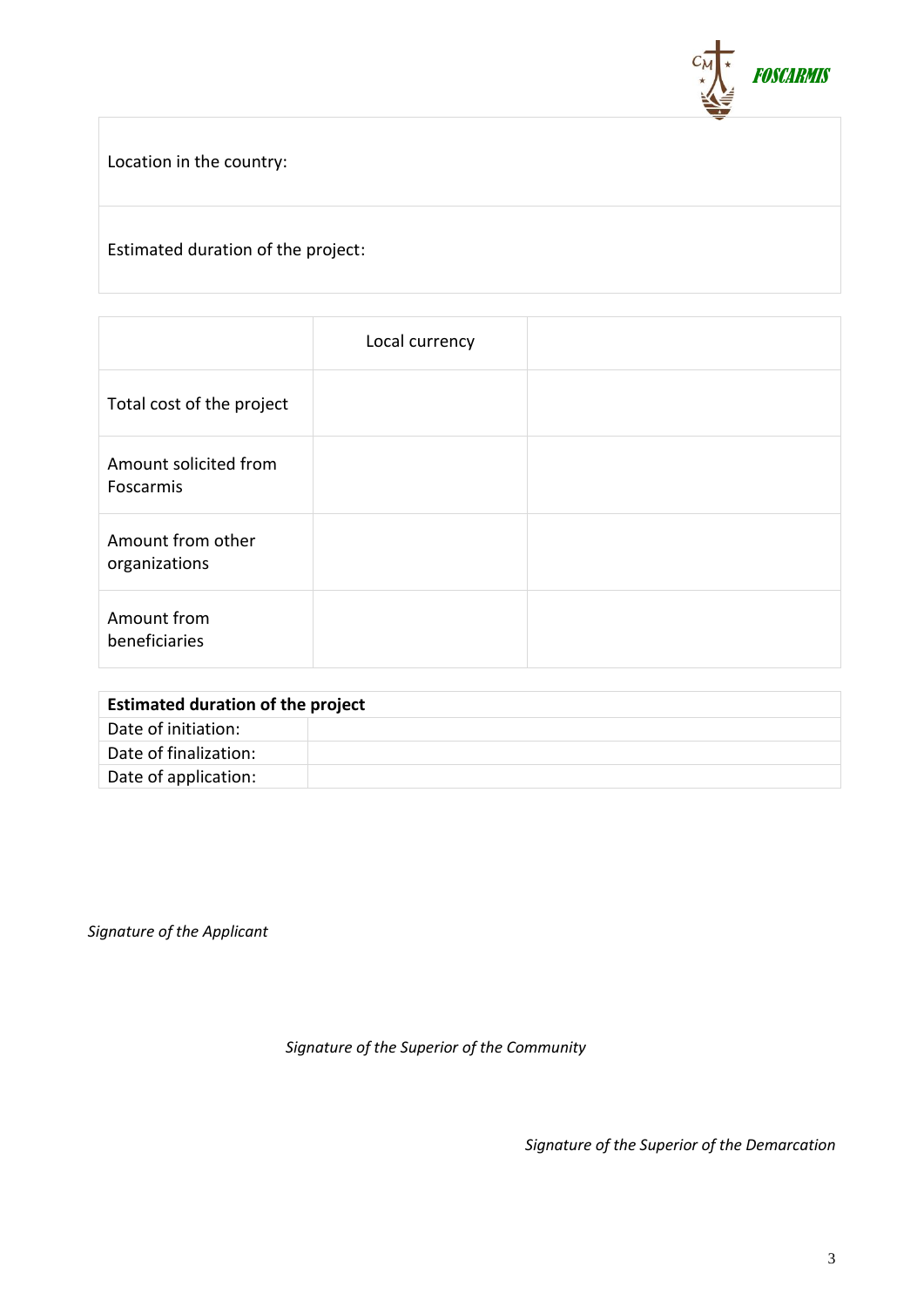

2. CONTEXT OF THE PROJECT :

- *a)* Geographical area**:** *Describe the environmental situation: pollution, deforestation, droughts, floods, typhoons, etc.*
- *b)* Social context: *population, family and community structure.* Basic Services: *education, health, availability of potable water, electricity, means of transportation.*
- *c)* Situation of the women: *gender and education*, *participation in civil and religious organizations.*
- *d)* Economic context: *Income of the people means of living, unemployment and level of poverty.*
- e) Sociocultural context: *ethnic groups, displaced, migrants.*

#### 3.DESCRIPTION OF THE PROJECT:

BRIEF DESCRIPTION OF THE PROJECT: *(Maximum 15 lines)*

JUSTIFICATION OF THE PROJECT: *(What social problem does it responds to?)*

#### 4.OBJECTIVES OF THE PROJECT

GENERAL OBJECTIVE:

SPECIFIC OBJECTIVE :

PHASES:

5. EXPECTED RESULTS (*maximum ½ page)*

#### 6. BENEFICIARIES (*maximum 1 page*)

- a) Direct beneficiaries:
- b) Indirect beneficiaries:
- c) Description, characteristics and needs of the beneficiaries to whom the project is intended.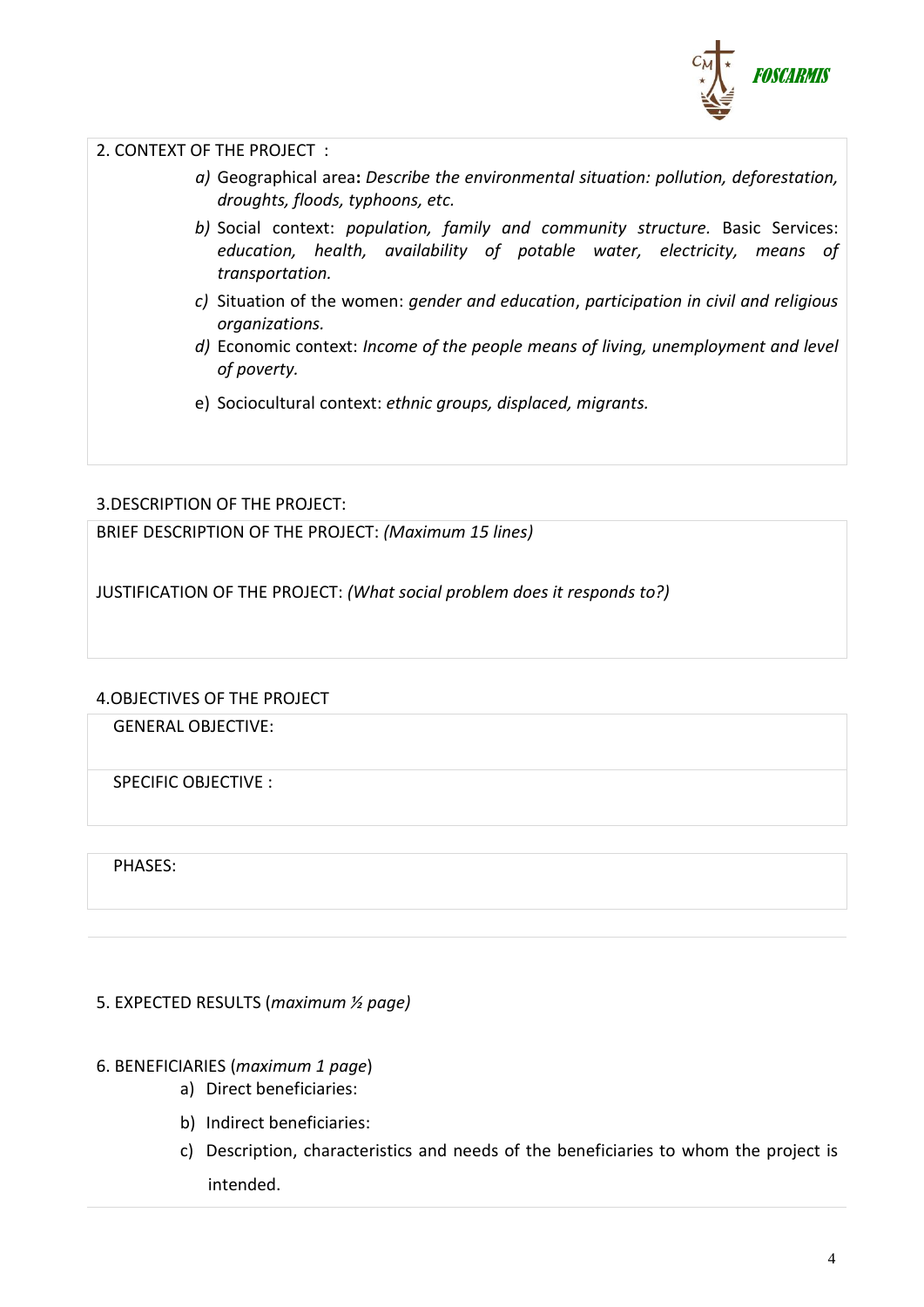

## 7. ACTIVITIES, RESOURCES AND CALENDAR OF THE PROJECT

a) DESCRIPTION OF ACTIVITIES *(maximum 2 pages)*

| Principal Activities |  |
|----------------------|--|
|                      |  |
|                      |  |
|                      |  |
|                      |  |
|                      |  |
|                      |  |
|                      |  |
|                      |  |
|                      |  |
|                      |  |
|                      |  |

b) RESOURCES OF THE PROJECT *(maximum 1 page)*

| c) CALENDAR OF THE PROJECT (activities, time, dates, etc.) (maximum 1 page) |  |
|-----------------------------------------------------------------------------|--|
|                                                                             |  |

| Activities | <b>YEAR</b>  |                |   |   |   |   |                |     |  |    |         |  |
|------------|--------------|----------------|---|---|---|---|----------------|-----|--|----|---------|--|
|            | $\mathbf{1}$ | $\overline{2}$ | 3 | 4 | 5 | 6 | $\overline{7}$ | 8 9 |  | 10 | $11$ 12 |  |
|            |              |                |   |   |   |   |                |     |  |    |         |  |
|            |              |                |   |   |   |   |                |     |  |    |         |  |
|            |              |                |   |   |   |   |                |     |  |    |         |  |
|            |              |                |   |   |   |   |                |     |  |    |         |  |
|            |              |                |   |   |   |   |                |     |  |    |         |  |
|            |              |                |   |   |   |   |                |     |  |    |         |  |
|            |              |                |   |   |   |   |                |     |  |    |         |  |
|            |              |                |   |   |   |   |                |     |  |    |         |  |
|            |              |                |   |   |   |   |                |     |  |    |         |  |
|            |              |                |   |   |   |   |                |     |  |    |         |  |
|            |              |                |   |   |   |   |                |     |  |    |         |  |